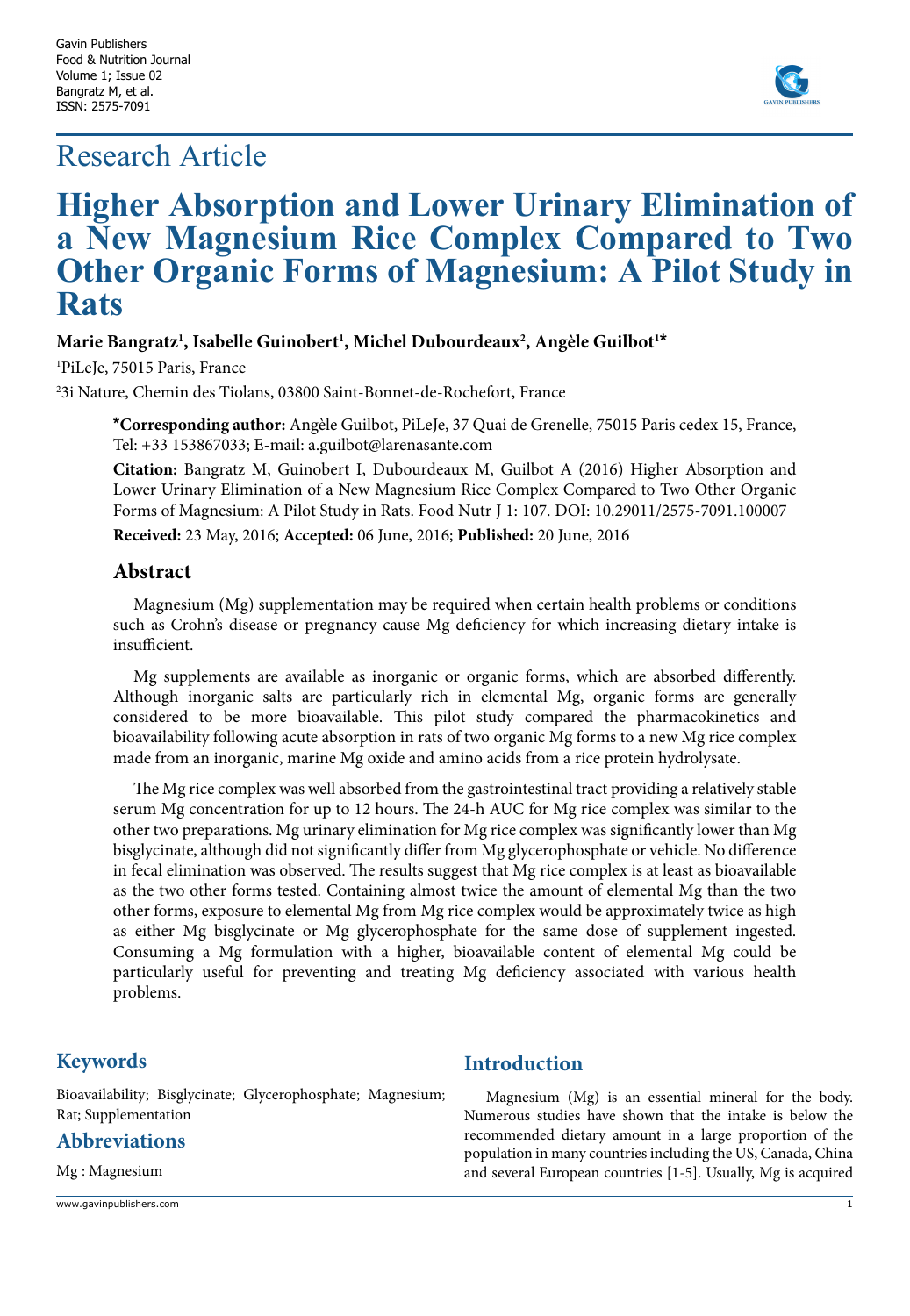from dietary sources such as vegetables and cereals and increasing the consumption of these products can improve Mg intake. However, certain health problems or conditions may cause either an excessive Mg loss or limit Mg absorption (e.g., stress, pregnancy and Crohn's disease [6]). In these cases, high Mg intake from ordinary food cannot be accomplished and Mg supplementation may be indicated.

Magnesium supplements are marketed in a large variety of chemical and pharmaceutical forms. In terms of chemical structure, Mg supplements are available as inorganic and organic salts. The terms inorganic and organic relate to the type of compound Mg is bound to, whether naturally or in a laboratory environment. Magnesium bound to a mineral salt are known as inorganic forms (e.g., Mg chloride, oxide or sulphate) whereas chelated Mg that is bound to molecules associated with living organisms, acids (e.g. Mg citrate, lactate, aspartate) or amino acids (e.g., Mg glycinate or taurate), are organic forms. The type of compound Mg is bound to affects the way Mg is absorbed. Organic salts are generally considered to have a better bioavailability than inorganic salts. This is partly because organic salts are more water soluble, so are often recommended for supplementation [6].

Currently, there is very little data available in the literature on the most appropriate form of Mg for supplementation. Also, many absorption studies comparing organic to inorganic salts provide conflicting results. A few published studies performed in animals [7,8] and humans [9-12] report a better bioavailability for organic salts than inorganic salts. Firoz and Graber compared the bioavailability of four commercially available Mg preparations in humans [9], two inorganic (Mg oxide, Mg chloride) and two organic salts (Mg lactate, Mg aspartate). They measured urinary excretion of Mg and concluded that Mg oxide had a relatively low bioavailability compared to the three other forms [9]. However, another study showed inorganic salts such as Mg oxide, Mg sulphate and Mg chloride were all effective in preserving the Mg status of rats compared to Mg gluconate and Mg citrate, two organic salts [13]. The discrepancy between the different study results might be partly explained by differences in the methodology and endpoints used for assessment.

Interestingly, despite the low bioavailability of inorganic salts, their content in elemental Mg is generally higher than that of organic salts. For example, Mg oxide contains 60% in mass of Mg whereas Mg gluconate contains only 5%.

Based on these observations, a new Mg amino acid chelate was developed with a marine Mg oxide (inorganic salt) combined with amino acids from a rice protein hydrolysate. This Mg rice complex has a high elemental Mg content, containing 33% in mass of Mg (according to supplier unpublished data). This study was designed to determine whether the pharmacokinetics of acute absorption and the bioavailability of the new Mg rice complex were comparable

to two forms commonly used in supplements, Mg bisglycinate, another amino acid chelate, and Mg glycerophosphate, an organic salt.

## **Methods and Materials**

#### **Rats**

Twenty male Wistar rats weighing  $265 \pm 5$  g were acquired from Janvier Labs (Le Genest-Saint-Isle, France) and delivered to the laboratory at least 5 days before the experiments to allow time to acclimatize to laboratory conditions. The animal house was maintained under artificial lighting between 7:00 and 19:00 (12 hours) in a controlled ambient temperature of  $21 \pm 3$ °C and relative humidity between 20-80%. Rats had free access to food (code 113 - SAFE, 89290 Augy, France) and water during the 5-day acclimatization period and only to water on the day of experiment. Rats were sacrificed by exposure to  $\mathrm{CO}_2$  after last blood withdrawal. The study was conducted in compliance with Animal Health regulations, in particular the Council Directive No. 2010/63/UE, September  $22<sup>nd</sup>$  2010 on the protection of animals used for scientific purposes and the French decree No. 2013-118, February 1st 2013 on animal protection; and in accordance with the recommendations of the Association for Assessment and Accreditation of Laboratory Animal Care (AAALAC) of which the accreditation was granted in June 2012. Ethics committee approval was obtained before the study started.

#### **Magnesium supplementation**

Post-absorptive rats were randomized into four groups (5 rats per group) and received one of the following treatments: Mg rice complex (Hypro-ri° mag; 3i Nature, Saint Bonnet de Rochefort, France; batch no. 14F221T1; 33% of elemental Mg), Mg bisglycinate chelated buffered (Albion, Clearfield, USA; batch no. 13315201; 18% of elemental Mg), Mg glycerophosphate (Seppic, Puteaux, France; batch no. 3186988; 12.5% of elemental Mg) or the vehicle (Dimethyl Sulphoxide; DMSO). Mg powders were dissolved in pure DMSO (5% of the final volume). Each rat was administered a single oral dose of 5 mL/kg body weight of their allotted Mg treatment by gavage feeding, which contained 33 mg/kg body weight of elemental Mg (i.e., all rats received the same dose of elemental Mg). This amount corresponds to the Nutrient Reference Value (NRV) for humans (375 mg) adjusted for rats [14].

#### **Blood, urine and feces collection**

On the testing day, the rats were weighed and a pre-dose blood sample was collected via sublingual puncture. After the treatment was administered, each rat was immediately placed in a separate metabolic cage. Blood samples were collected at nine time points: 0.5, 1, 1.5, 2, 3, 4, 8, 12 and 24 hours post-dosing. At each time point, approximately 400 µL of blood were collected from the sublingual vein. The blood samples were immediately transferred into pre-serum gel tubes containing clot activator. After sealing each tube, the blood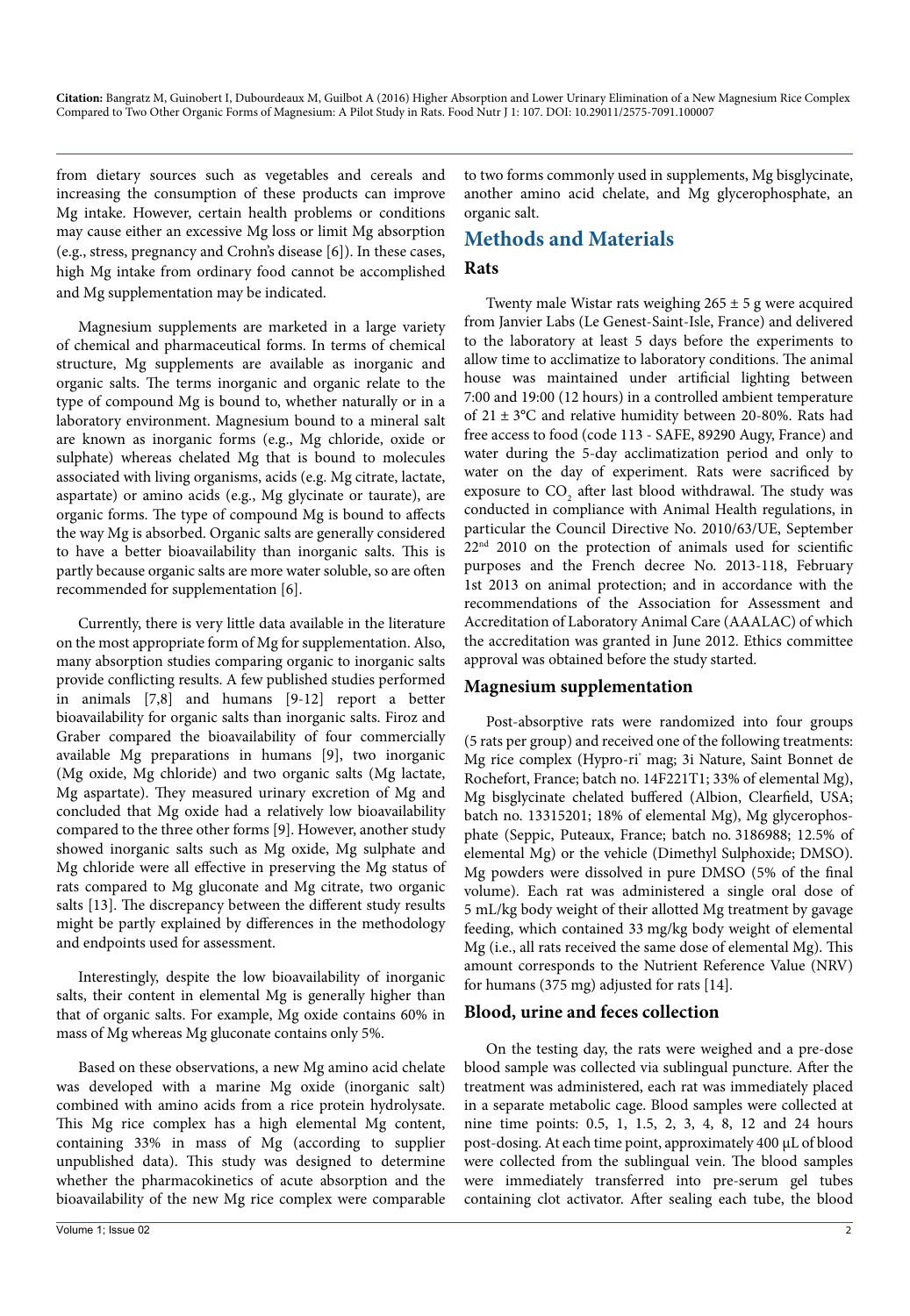samples were manually agitated and stored at room temperature for at least 30 minutes to allow the blood to clot. The samples were then centrifuged at room temperature, at 1500 *g,*  for 10 minutes. The entire resultant serum obtained from each tube was immediately transferred into two, suitably labelled polypropylene tubes (100 µL in the first aliquot and the remaining volume in the second aliquot). The tubes were stored upright at  $-20 \pm 5^{\circ}$ C and protected from light until analysis.

Urine samples were collected at 4, 8, 12 and 24 hours post-dosing and feces samples at 12 and 24 hours post-dosing. At each time point, the urine volume was measured (mL) and feces were weighed (g) and both were transferred into pre-labelled polypropylene tubes and stored upright at  $-20 \pm 5$ °C until analysis.

#### **Magnesium determination**

Magnesium concentrations were assayed by a colorimetric method using a Konelab analyzer in the serum and urine samples and by an ICP/MS method in the feces samples.

#### **Statistical analysis**

Serum Mg concentrations measured in mmol/L over the 24-hour period are expressed as means followed by the Standard Error of the Mean (SEM). The Area Under the Curve (AUC) was calculated according to the linear trapezoidal rule. The Mg concentration values in urine and feces (µmol) observed at each time point was added to obtain the cumulated Mg concentration in urine and feces at 24 hours. Statistical analyses were based on non-parametric tests, Mann-Whitney U-test and Kruskal-Wallis test. The results were subjected to repeated measures ANOVA. Sphericity assumption was verified with Mauchly's test. Depending on the outcome of this test, the main effects of Group (type of Mg formulation) and Time, as well as the effect of interaction Group\*Time, were analyzed with univariate or multivariate F-tests. Whenever an effect was identified as significant, post-hoc analysis with the least significant difference test was conducted. Statistical characteristics of the results were presented as arithmetic means and their 95% confidence intervals (95% CIs). Calculations were carried out with Statistical 10 package (Stat Soft, Tulsa, OK, USA) with the threshold of statistical significance set at p≤0.05.

## **Results**

# **Magnesium concentration in serum**

The serum concentration of Mg rose to a level significantly higher than baseline 1.5 h after administration of the Mg rice complex (Figure 1). It remained elevated until 12 h except for a decrease at 4 h. This resulted in two apparent peaks in the serum concentration of Mg: a first peak at 2 h at a concentration of  $0.99 \pm 0.02$  mmol/L and a second peak observed at 12 h with a higher concentration ( $C_{\text{max}} = 1.03 \pm 0.02 \text{ mmol/L}$ ; Figure 1). Magnesium concentration then decreased progressively from 12 h until returning to basal value at 24 h. This bimodal profile was also observed with Mg bisglycinate with the first peak at 3 hours (0.97  $\pm$  0.02 mmol/L) and a second higher one at 12 h ( $C_{max} = 0.99 \pm 0.03$  mmol/L). Contrary to the results observed with Mg rice complex and Mg bisglycinate, the pharmacokinetics of serum Mg concentration following Mg glycerophosphate administration was monophasic, increasing progressively until reaching  $C_{\text{max}}$  at 12 h (1.02 ± 0.01 mmol/L) and returning to basal value at 24 h. At 2 h, the Mg rice complex concentration was significantly higher than that observed for Mg glycerophosphate and vehicle (p<0.05). At 12 h,  $C_{max}$  obtained for Mg rice complex and Mg glycerophosphate were significantly higher than the serum Mg concentrations measured in the vehicle group  $(p<0.05)$ .

Mg rice complex did not differ significantly from the remaining forms and vehicle in terms of Mg serum dynamics (Group\*Time: F=1.316, p=0.250).

The 24-h AUCs for total serum Mg following Mg rice complex (23.6  $\pm$  0.46 mmol/L/h) and Mg bisglycinate (22.9  $\pm$  0.45 mmol/L/h) administration were significantly greater than after the administration of vehicle  $(21.6 \pm 0.46 \text{ mmol/L/h}$ , p=0.005 and p=0.044, respectively); the difference in AUCs for Mg glycerophosphate (23.26  $\pm$  0.27 mmol/L/h) and vehicle  $(21.6 \pm 0.46 \text{ mmol/L/h})$  was at a threshold of statistical significance (p=0.059). The AUC for Mg rice complex was not significantly greater than the AUC for Mg bisglycinate or Mg glycerophosphate (p=0.298 and p=0.234, respectively; Figure 1).





#### **Magnesium concentration in urine and feces**

The different forms had different Mg urinary elimination rates (Group\*Time: F=4.248, p=0.002; Table 1). The Mg urinary elimination rate for the Mg rice complex was significantly lower than Mg bisglycinate, especially between 4 h and 8 h after administration. Post-hoc analysis showed that cumulated amount of Mg in urine after a single administration of Mg rice complex was lower than after administrating Mg bisglycinate (p=0.005), but did not differ significantly compared to Mg glycerophosphate and vehicle (p=0.511 and p=0.794,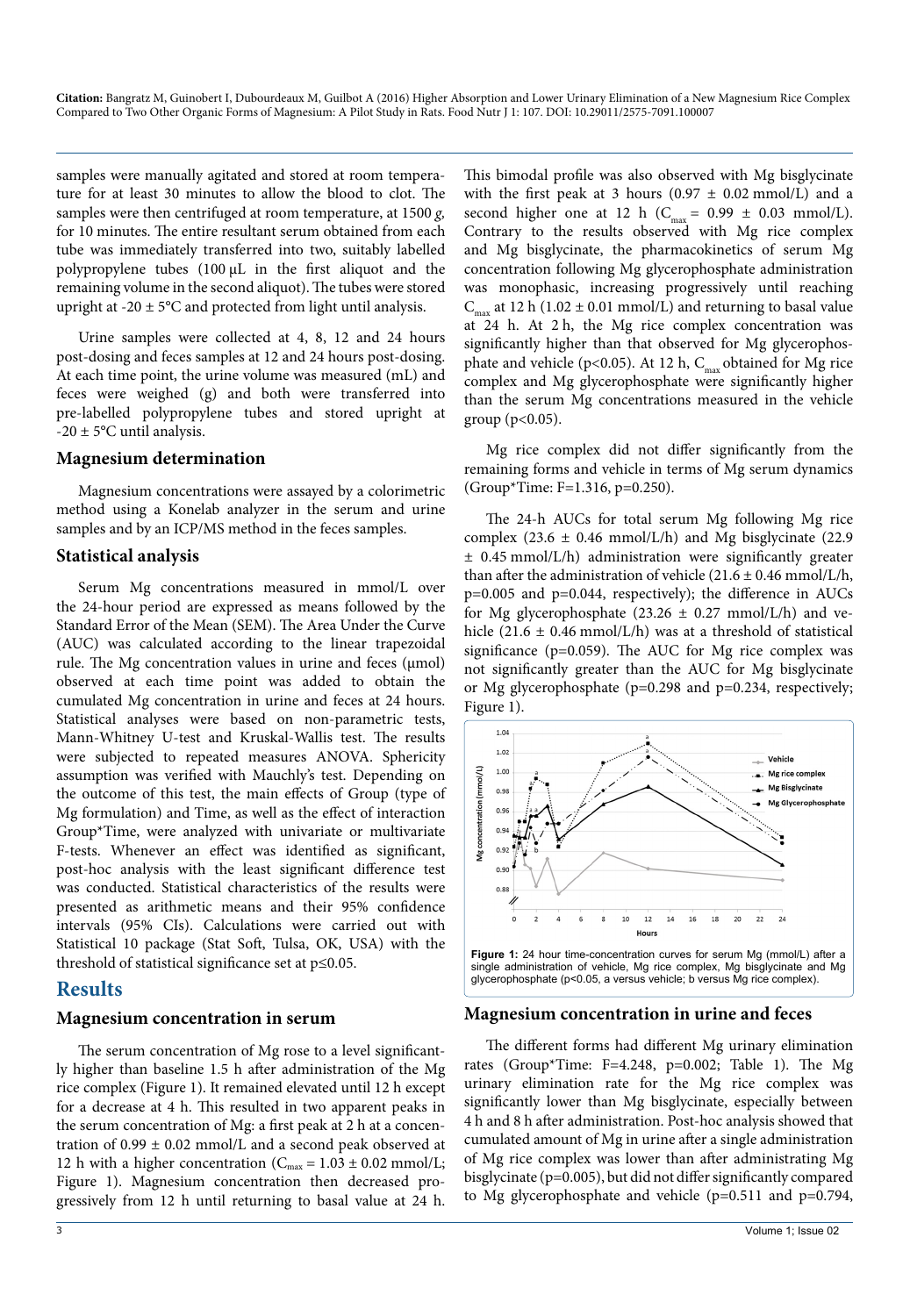**Citation:** Bangratz M, Guinobert I, Dubourdeaux M, Guilbot A (2016) Higher Absorption and Lower Urinary Elimination of a New Magnesium Rice Complex Compared to Two Other Organic Forms of Magnesium: A Pilot Study in Rats. Food Nutr J 1: 107. DOI: 10.29011/2575-7091.100007

| Time point          | 4 hour                   | 8 hour                   | 12 hour            | 24 hour            | <b>Cumulated</b>   |
|---------------------|--------------------------|--------------------------|--------------------|--------------------|--------------------|
|                     |                          | Urine (µmol)             |                    |                    |                    |
| Mg rice complex     | $11.22 \pm 4.76$         | $42.84 \pm 22.03$        | $22.75 \pm 6.22$   | $44.11 \pm 6.88$   | $120.93 \pm 35.36$ |
| Mg bisglycinate     | $26.74 \pm 8.33$         | $53.79 \pm 26.96$        | $34.61 \pm 3.80$   | $70.71 \pm 4.59$   | 185.86 ± 38.64     |
| Mg glycerophosphate | $10.22 \pm 2.99$         | $19.87 \pm 6.28$         | $31.48 \pm 3.29$   | $56.10 \pm 4.66$   | $117.67 \pm 13.81$ |
| Vehicle             | $16.50 \pm 1.88$         | $20.77 \pm 8.28$         | $21.68 \pm 2.28$   | $46.24 \pm 3.60$   | $105.19 \pm 9.61$  |
|                     |                          | Feces (µmol)             |                    |                    |                    |
| Mg rice complex     | ٠                        |                          | $303.02 \pm 33.67$ | $115.48 \pm 23.79$ | $418.50 \pm 49.00$ |
| Mg bisglycinate     | -                        |                          | $413.49 \pm 67.97$ | $66.62 \pm 4.89$   | $480.11 \pm 71.72$ |
| Mg glycerophosphate | $\blacksquare$           |                          | $340.95 \pm 72.90$ | $72.18 \pm 21.38$  | $413.13 \pm 79.41$ |
| Vehicle             | $\overline{\phantom{a}}$ | $\overline{\phantom{a}}$ | $262.18 \pm 27.56$ | $40.67 \pm 8.34$   | $302.85 \pm 21.42$ |

Table 1: Amounts of Mg (µmol) in urine and feces samples after a single administration of Mg rice complex, Mg bisglycinate, Mg glycerophosphate or vehicle.

respectively). The cumulated amount of Mg in urine after Mg bisglycinate administration was also significantly higher than for Mg glycerophosphate and vehicle (p=0.001 and p=0.003, respectively; Table 1).

The type of form affected the Mg fecal elimination rate (Group\*Time: F=4.265, p=0.022). However, post-hoc analysis showed that the only statistically significant difference pertained to cumulated amount of Mg in feces after administration of the vehicle, being significantly lower than after the administration of Mg rice complex (p=0.001), Mg bisglycinate (p=0.001) and Mg glycerophosphate (p=0.005). Mg rice complex did not differ significantly from Mg bisglycinate (p=0.895) and Mg glycerophosphate (p=0.378) in terms of the cumulative fecal concentration of Mg (Table 1).

#### **Discussion**

The findings of this pilot study suggest that the pharmacokinetic profile of the Mg rice complex may differ from that of Mg bisglycinate and Mg glycerophosphate. Firstly, although there was no significant difference in 24-hour serum Mg levels between the three Mg forms, 24-hour serum concentrations of Mg after a single dose of Mg rice complex was significantly higher than after the administration of vehicle whereas the 24-hour serum Mg concentration after a single dose of Mg glycerophosphate did not differ from the vehicle. This suggests that Mg rice complex may have a higher gastrointestinal uptake. Secondly, Mg urinary elimination rate for the Mg rice complex was significantly lower than Mg bisglycinate. This observation suggests that a higher proportion of Mg remains in the tissues with Mg rice complex. Altogether, the Mg rice complex is well absorbed from the gastrointestinal tract following oral administration with a lower urinary excretion. This provides a relatively stable serum Mg concentration for up to 12 hours. These results point to Mg rice complex as a promising alternative for Mg supplementation.

One potential limitation of this study is small sample size. The study was underpowered, so perhaps many relationships at a threshold of statistical significance would become significant in a larger data set. Therefore, this study should be considered as a preliminary research. Furthermore, the reason behind the evident drop off in serum Mg at 4 h is unclear. This was unlikely related to the pharmacokinetics of the forms analyzed since the same phenomenon, albeit less obvious, was also observed in the vehicle group.

These preliminary results suggest that Mg rice complex is at least as bioavailable as the two other forms tested. Also, the Mg rice complex contains almost twice the amount of elemental Mg than the other forms. Therefore, we can expect that for the same dose of supplement ingested, the exposure to elemental Mg from Mg rice complex would be approximately twice as high as either Mg bisglycinate or Mg glycerophosphate. Consuming a Mg form with a higher, bioavailable content of elemental Mg could be particularly useful for preventing and treating Mg deficiency associated with various health problems. Magnesium is involved in many biochemical reactions that are crucial to a wide range of fundamental biological processes such as energy metabolism, nerve transmission, protein synthesis and skeletal structure [15]. Low dietary intake of Mg and low serum Mg levels have been associated with major public health problems such as type 2 diabetes [16], pre-eclampsia and eclampsia [17], cardiac arrhythmia [18] or migraine [19]. Magnesium supplementation is indicated for the prophylactic or curative treatment of these pathologies. Supplementation studies in Mg deficient subjects would confirm the interest of Mg rice complex.

## **Acknowledgment**

The authors acknowledge writing and editorial assistance provided by Claude Blondeau (PiLeJe) and Amy Whereat (Speak the Speech Consulting). Statistical analysis was performed by Science Pro.

#### **References**

- 1. [Galan P, Preziosi P, Durlach V, Valeix P, Ribas L, et al. \(1997\) Dietary magne](http://www.ncbi.nlm.nih.gov/pubmed/9513928)[sium intake in a French adult population. Magnes Res 10: 321-328.](http://www.ncbi.nlm.nih.gov/pubmed/9513928)
- 2. [Moshfegh A, Goldman J, Cleaveland L \(2005\) What we eat in America,](https://www.ars.usda.gov/SP2UserFiles/Place/80400530/pdf/0506/usual_nutrient_intake_vitD_ca_phos_mg_2005-06.pdf)  [NHANES 2001-2002: Usual Nutrient Intakes from food and water compared](https://www.ars.usda.gov/SP2UserFiles/Place/80400530/pdf/0506/usual_nutrient_intake_vitD_ca_phos_mg_2005-06.pdf)  [to 1997 dietary reference intakes Vitamin D, Calcium, Phosphorus, and Mag](https://www.ars.usda.gov/SP2UserFiles/Place/80400530/pdf/0506/usual_nutrient_intake_vitD_ca_phos_mg_2005-06.pdf)[nesium. USDA, Beltsville Human Nutrition Research Center, USA.](https://www.ars.usda.gov/SP2UserFiles/Place/80400530/pdf/0506/usual_nutrient_intake_vitD_ca_phos_mg_2005-06.pdf)
- 3. [Li Y, Ma A, Sun Y, Liang H, Wang Q, et al. \(2009\) Magnesium status and](http://www.ncbi.nlm.nih.gov/pubmed/19658275)  [dietary intake of mid-old people in a rural area of China. Magnes Res 22:](http://www.ncbi.nlm.nih.gov/pubmed/19658275)  [66-71.](http://www.ncbi.nlm.nih.gov/pubmed/19658275)